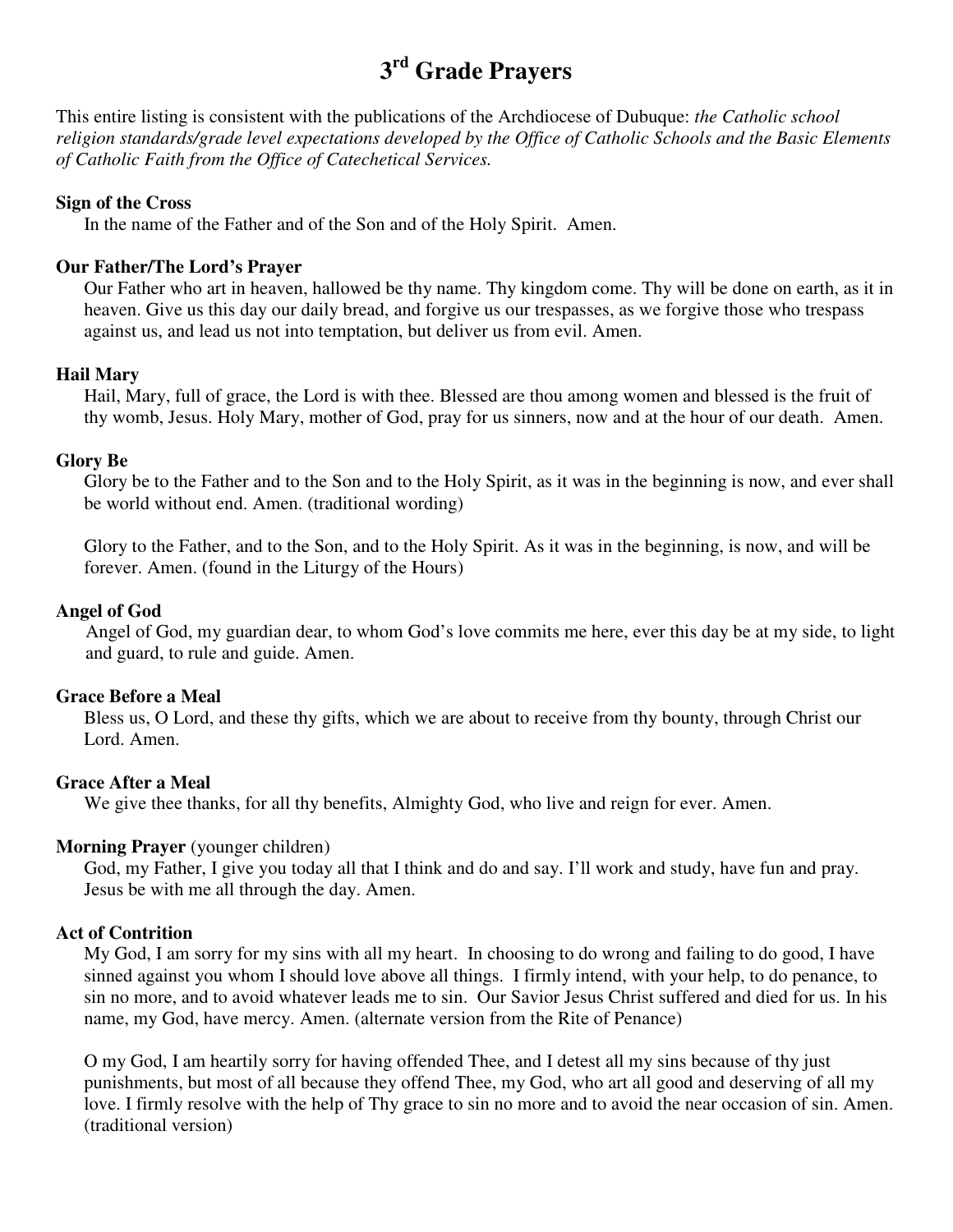## **Apostles' Creed**

I believe in God the Father Almighty, Creator of heaven and earth. And in Jesus Christ, His only Son, our Lord, Who was conceived by the Holy Spirit, born of the Virgin Mary, suffered under Pontius Pilate, was crucified, died and was buried. He descended into hell; the third day He rose again from the dead; He ascended into heaven, and sits at the right hand of God the Father Almighty, from thence He shall come to judge the living and the dead.

I believe in the Holy Spirit, the holy Catholic Church, the communion of saints, the forgiveness of sins, the resurrection of the body and life everlasting. Amen.

## **The Rosary**

#### **How to Pray the Rosary:**

1.Make the Sign of the Cross.

2.Holding the Crucifix, say the Apostles' Creed.

3.On the first bead, say an Our Father.

4.Say three Hail Marys on each of the next three beads. Say the Glory Be.

5.Go to the main part of the rosary. For each of the five decades, announce the Mystery, then say the Our Father. While fingering each of the ten beads of the decade, say ten Hail Marys while meditating on the Mystery. Then say a Glory Be.

6.Announce the second Mystery and continue in the same way until each of the five Mysteries of the selected group or decades is said.

7.After saying the five decades, say the Hail, Holy Queen.

## **Catholic Beliefs & Practices**

## Communion Fast

• We are expected to fast from food or drink for at least one hour prior to the reception of Holy Communion.

Communion Regulations

- As Catholics, we fully participate in the celebration of the Eucharist when we receive Holy Communion. We are encouraged to receive Communion devoutly and frequently.
- In order to be properly disposed to receive Communion, participants should be conscious of no grave sin and normally should have fasted for one hour.
- A person who is conscious of grave sin is not to receive the Body and Blood of the Lord without prior sacramental confession except for a grave reason where there is no opportunity for confession. In this case, the person is to be mindful of the obligation to make an act of perfect contrition, including the intention of confessing as soon as possible (CIC, can. 916).
- A frequent reception of the Sacrament of Penance is encouraged for all.